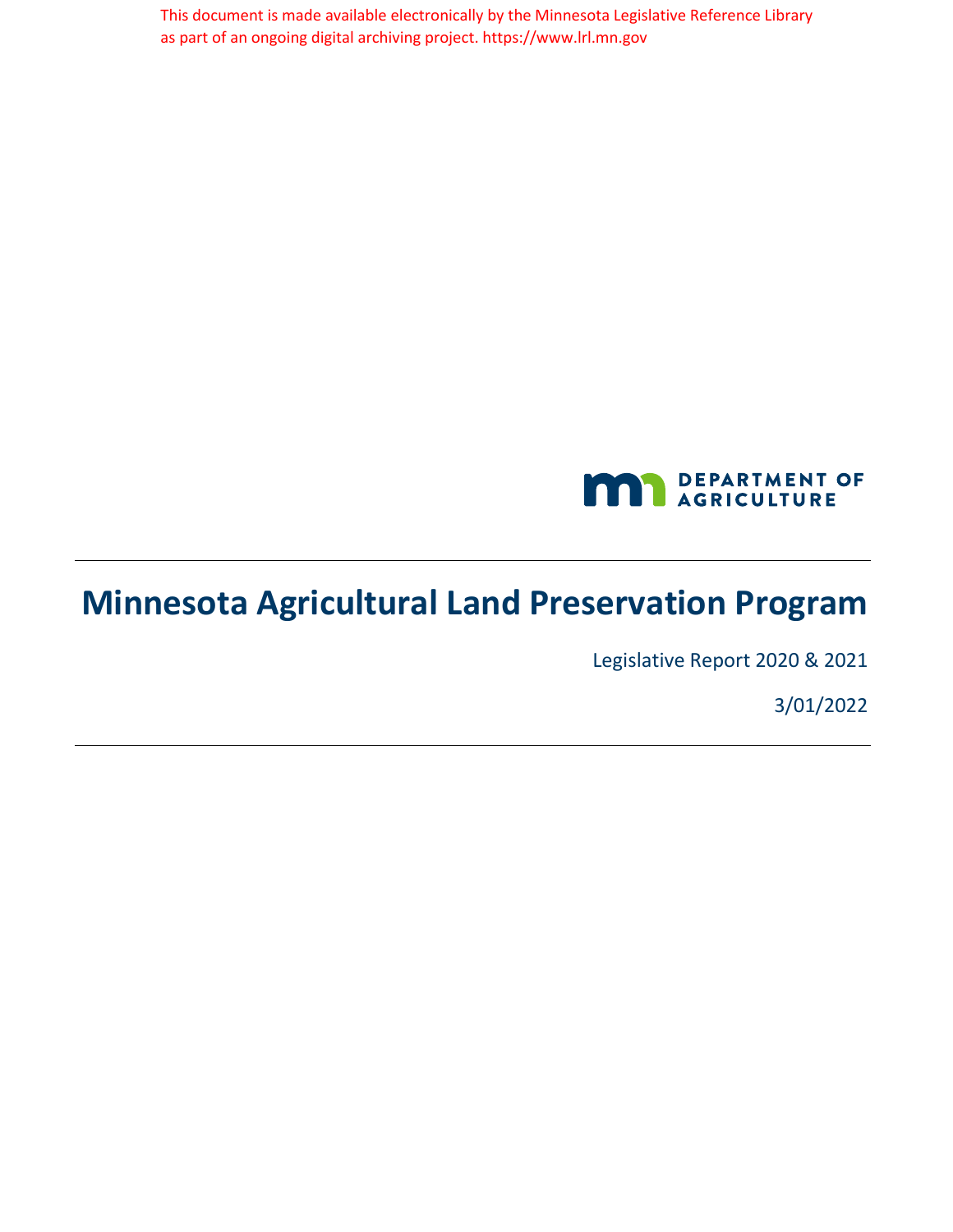Minnesota Department of Agriculture Agricultural Marketing and Development Division 625 Robert Street North Saint Paul, MN 55155 Phone: 651-201-6631 [Stephan.Roos@state.mn.us](mailto:Stephan.Roos@state.mn.us) [www.mda.state.mn.us](http://www.mda.state.mn.us/)

This report cost approximately \$500 to prepare, including staff time. (MINN. STAT. 3.197)

*Upon request, this material will be made available in an alternative format such as large print, Braille, or audio recording. Printed on recycled paper.*

In accordance with the Americans with Disabilities Act, this information is available in alternative forms of communication upon request by calling 651-201-6000. TTY users can call the Minnesota Relay Service at 711. The MDA is an equal opportunity employer and provider.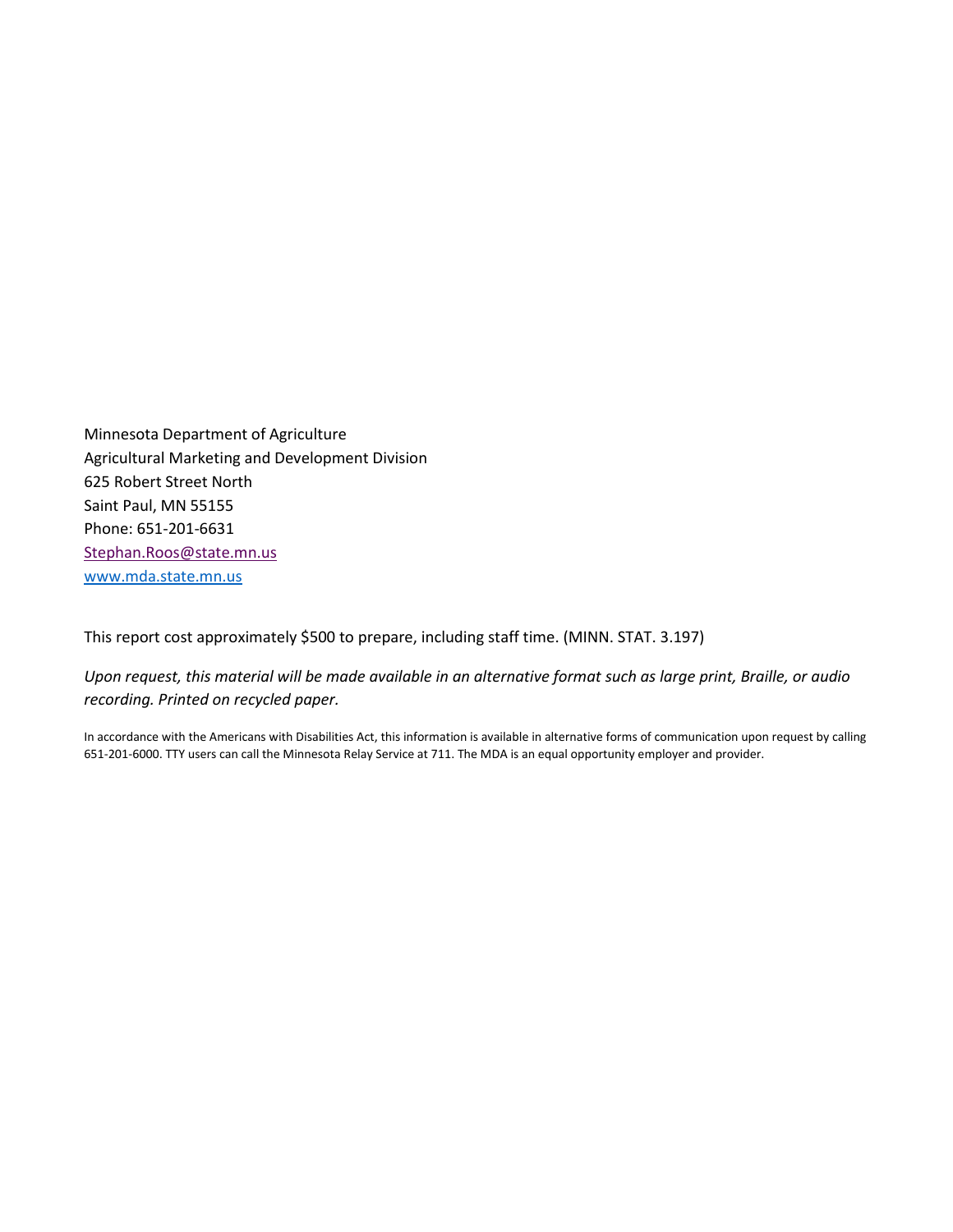### **Contents**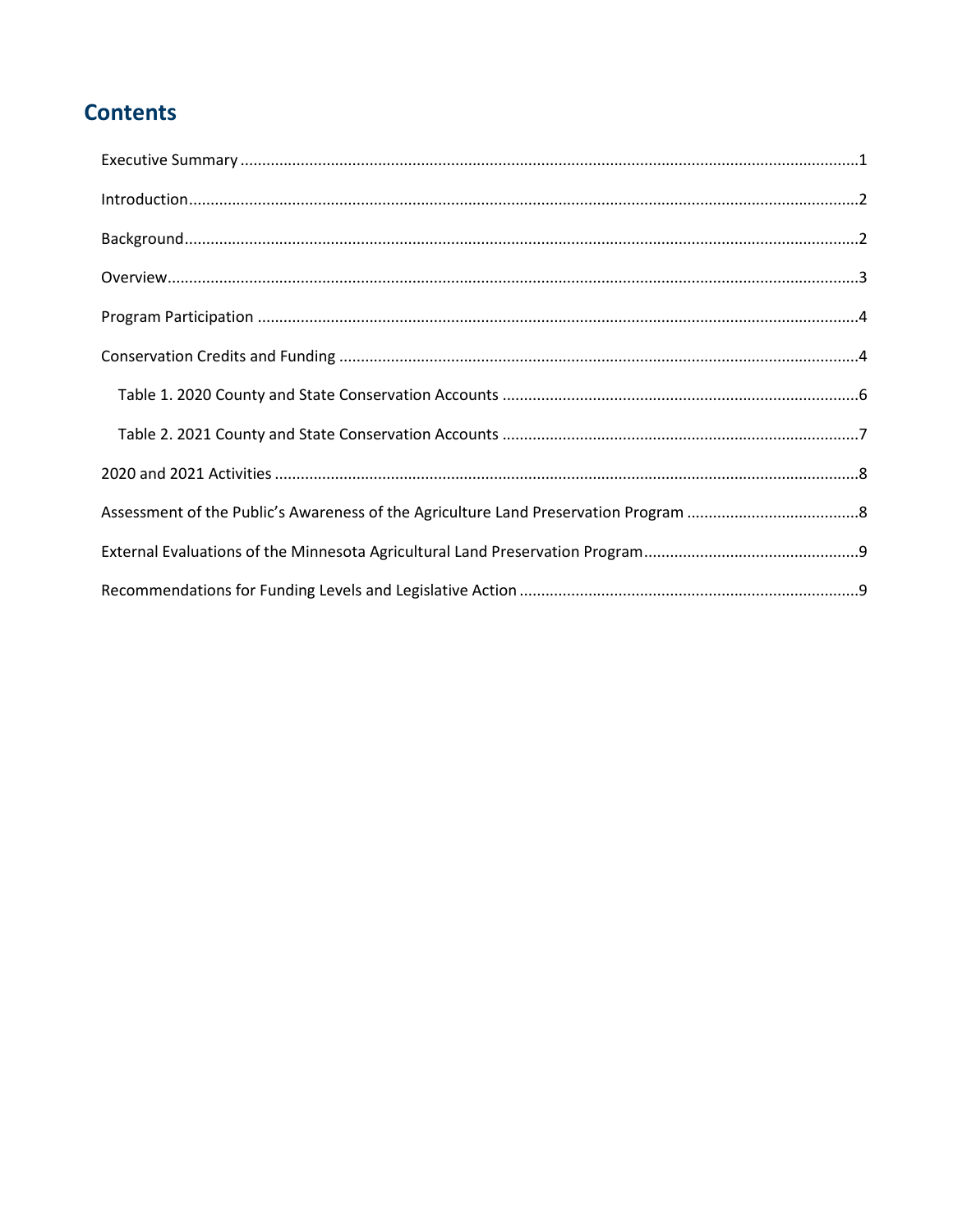#### <span id="page-3-0"></span>**Executive Summary**

The Agricultural Land Preservation Policy Act of 1984 (MINN. STAT. Chap. 40A) provides for a statewide agricultural land preservation program consisting of:

- tools for agricultural land preservation at the local level, including guidelines for agricultural land preservation planning and official controls, voluntary "agricultural preserve" restrictive covenants, and property tax incentives for their creation
- a program to foster awareness of agricultural land preservation and conservation issues
- a program of technical and financial assistance to local government

The Minnesota Agricultural Land Preservation Program was established with the passage of the Agricultural Land Preservation Policy Act of 1984 (MINN. STAT. 40A). This legislation was preceded, in 1980, by legislation establishing the Metropolitan Agricultural Preserves Program (MINN. STAT. Chap. 473H). The statewide program was largely modeled after the metropolitan program.

Within the three participating counties (Waseca, Winona, and Wright), a total of 127,161 acres are protected by agricultural preserves covenants. As of 2021, the following acres are protected: 78,358 acres in Waseca County; 39,786 in Winona County; and 9,017 in Wright County. Together with the Metropolitan Agricultural Preserves Program (which has enrollment of 195,569 acres), a total of 322,730 acres are protected.

Minnesota Department of Agriculture (MDA) staff provide direct and ongoing technical support to local governments upon request and have advised and disseminated information on a wide variety of subjects relating to rural planning issues. Since the inception of the Minnesota Agricultural Land Preservation Program, staff have worked with over one-third of Minnesota's counties in development of agricultural land preservation plans and implementing controls.

The MDA has expanded its awareness and assistance efforts to include services aimed to improve the economic viability of farming operations. These include:

- Minnesota FarmLink a web-based tool connecting prospective farmers with retiring farmers
- Resources for Emerging Farmers an online list of programs and services offered by the MDA, including grants and loans, the beginning farmer tax credit, and scholarships for farm business management education
- Technical assistance on planning and zoning issues concerning diversified agricultural operations in the urban fringe areas, including issues affecting emerging farmers

The MDA has no recommendations for funding or legislative changes at this time.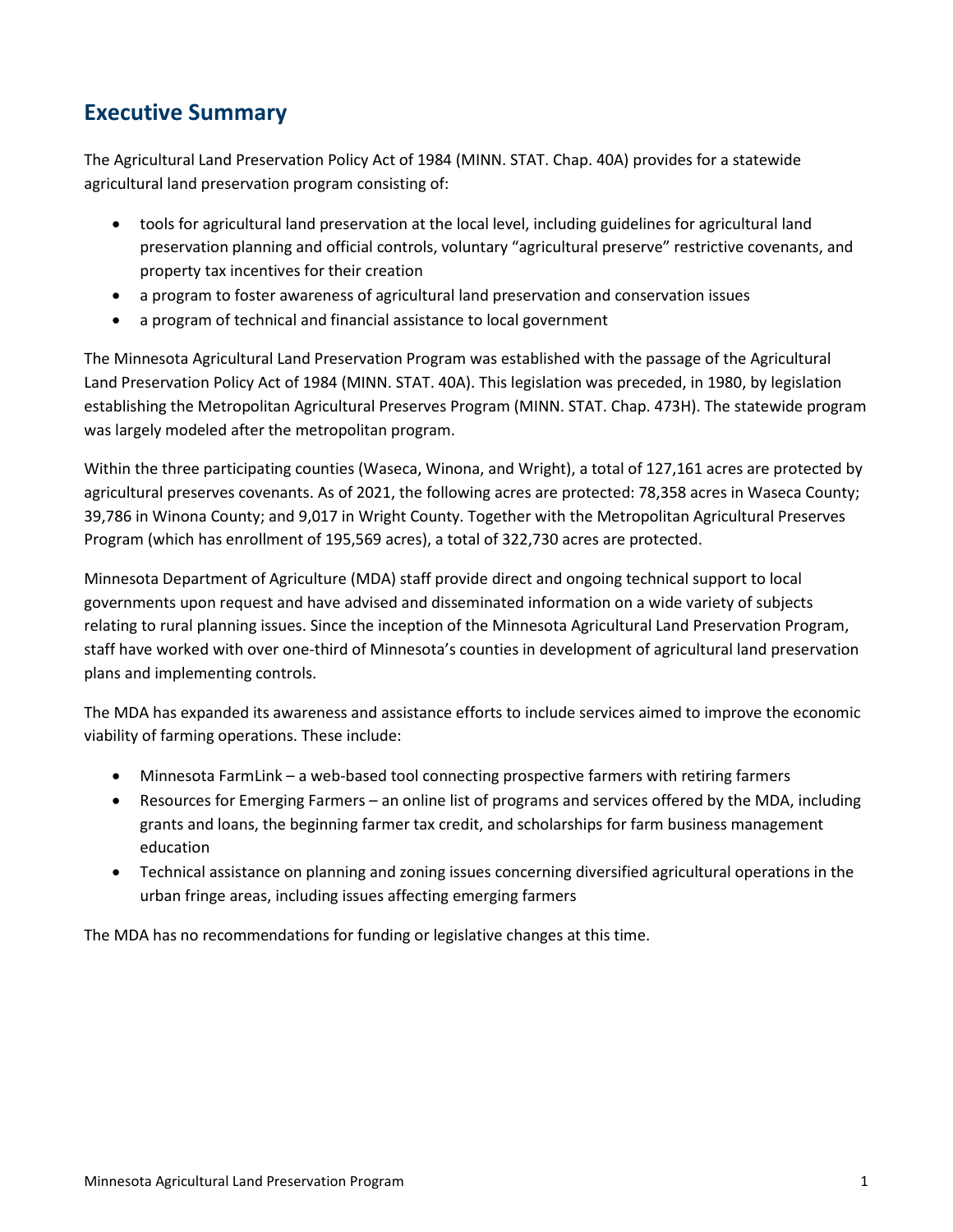#### <span id="page-4-0"></span>**Introduction**

The Agricultural Land Preservation Policy Act of 1984 (MINN. STAT. Chap. 40A) provides for a statewide agricultural land preservation program consisting of:

- tools for agricultural land preservation at the local level, including guidelines for agricultural land preservation planning and official controls, voluntary "agricultural preserve" restrictive covenants, and property tax incentives for their creation
- a program to foster awareness of agricultural land preservation and conservation issues
- a program of technical and financial assistance to local government

This report is required by the Minnesota Legislature (MINN. STAT. 40A.17):

*"The commissioner shall report to the legislature on March 1 of every even year on activities under this chapter. By July 1, 1985, the report must include the survey of public awareness in the awareness program. The report shall include recommendations for funding levels and other necessary legislative action."*

The report covers implementation activities undertaken in 2020 and 2021.

#### <span id="page-4-1"></span>**Background**

The Minnesota Agricultural Land Preservation Program was established with the passage of the Agricultural Land Preservation Policy Act of 1984 (MINN. STAT. Chap. 40A). This legislation was preceded, in 1980, by legislation establishing the Metropolitan Agricultural Preserves Program (MINN. STAT. Chap. 473H). The statewide program was largely modeled after the metropolitan program.

As set forth in the Act, the Commissioner of the Minnesota Department of Agriculture (MDA) selected five counties, based on selection criteria established in the law, to participate in a pilot program for county agricultural land preservation. The five pilot counties (Douglas, Kandiyohi, Waseca, Winona, and Wright) submitted their agricultural land preservation plans and proposed official implementing controls to the commissioner by the December 31, 1987, deadline (MINN. STAT. 40A.03). Grants of \$20,000 per county were provided to the five pilot counties in 1986. Program administration began with a pilot program as directed by the Agricultural Land Preservation Program Act. Three of those counties — Waseca, Winona, and Wright established agricultural preserve programs that continue to this day. Douglas and Kandiyohi counties decided not to accept restrictive covenants due to concerns about long-term funding of the program.

Since January 1, 1987, any county located outside the Twin Cities metropolitan area is eligible to prepare a proposed agricultural land preservation plan and implementing controls under the program for the Commissioner of Agriculture's review. Elements that must be addressed by county plans and official controls are detailed in the statutes. Counties adopting agricultural land preservation plans and implementing controls may offer agricultural preserves (an agricultural preserve is a restrictive covenant on qualifying land limiting its use to agriculture or forestry). In return, farmers receive property tax credits, protection for normal agricultural practices, and other benefits.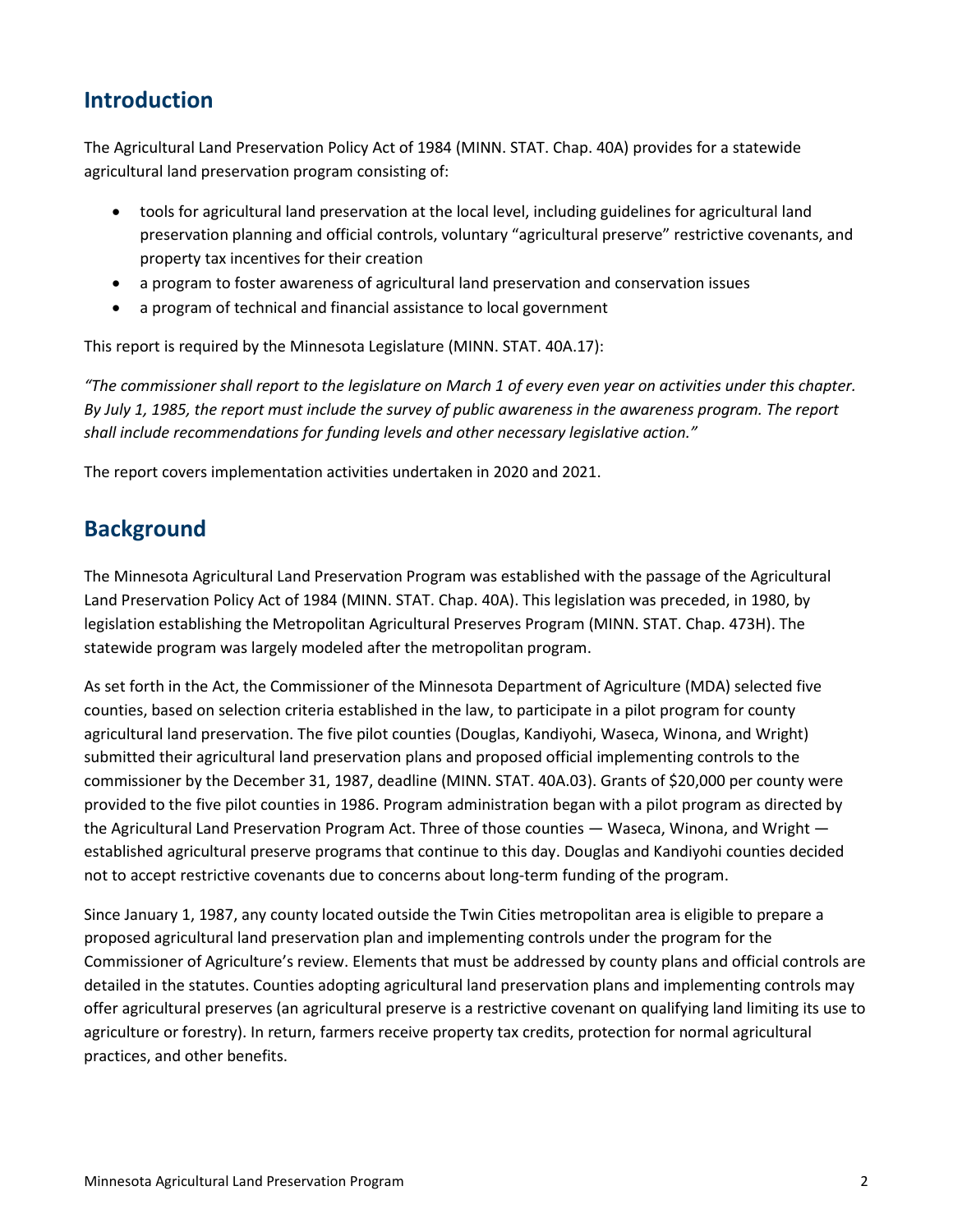The basic framework to preservation embodied in the program is comprehensive land use planning and growth management, which is as a prerequisite to offering agricultural preserves and property tax credits to property owners. Only three counties have chosen to fully participate in the program and offer agricultural preserves. However, information on agricultural land preservation and its relationship to planning and implementation tools has been provided to most counties in Minnesota since 1984, and direct technical assistance has been provided to nearly half of the counties in the state.

#### <span id="page-5-0"></span>**Overview**

The Minnesota Agricultural Land Preservation Program is intended to protect farmland for future generations and to help farmers feel more confident in making long-term decisions. It is also intended to help avoid some of the problems associated with uncontrolled development of farm and forest lands. Limiting nonfarm rural development helps keep down public service costs paid by all taxpayers for such things as increased road maintenance, school transportation, and police and fire protection. Controlling such development also decreases the likelihood of conflicts between farmers and nonfarm residents over noise, dust, and odors produced by farming operations.

The central feature of the program is the "agricultural preserve," a restrictive covenant on qualifying land limiting its use to agriculture or forestry. The Agricultural Land Preservation Program (MINN. STAT. 40A) makes it possible for owners of qualifying land to receive property tax credits of \$1.50 per acre per year, and other benefits as well, in return for agreeing to preserve their farms for long-term agricultural use. Property tax credits are funded by a surcharge on mortgage and deed recordings.

To be able to offer the benefits of agricultural preserves to property owners, a county must adopt, and have approved by the MDA, an agricultural land preservation plan and official controls (MINN. STAT. 40A.04–05). An agricultural land preservation plan is a part of a comprehensive land use plan that designates land for long-term agricultural use, while also providing for expected growth around urbanized areas. The official controls are land use regulations— usually zoning and subdivision provisions—that restrict uses to agriculture and require low residential densities (typically one dwelling unit per 40 acres) in areas designated for long-term agricultural use.

The Minnesota Agricultural Land Preservation Program statute also directs the MDA to administer programs of public awareness, technical assistance, and financial assistance.

The Public Awareness Program is to promote and increase public awareness of the need for agricultural land preservation and conservation and the consequences of resource degradation; the physical, environmental, and social factors that affect agricultural land use; and the availability and effectiveness of agricultural land preservation and conservation approaches and technologies (MINN. STAT. 40A.14). Under the Public Awareness Program, staff primarily work with local governments, elected officials, and the public to increase awareness of the program as well as issues regarding agricultural land preservation, planning, and growth management. This includes presentations, attending conferences, exhibiting program information, and answering inquiries on a day-to-day basis.

By statute (MINN. STAT. 40A.15), technical and financial assistance is to be for agricultural land preservation activities and to aid counties and municipalities in preparing agricultural land preservation plans and official controls. Since the pilot program, limited funding has been appropriated for financial assistance to counties. A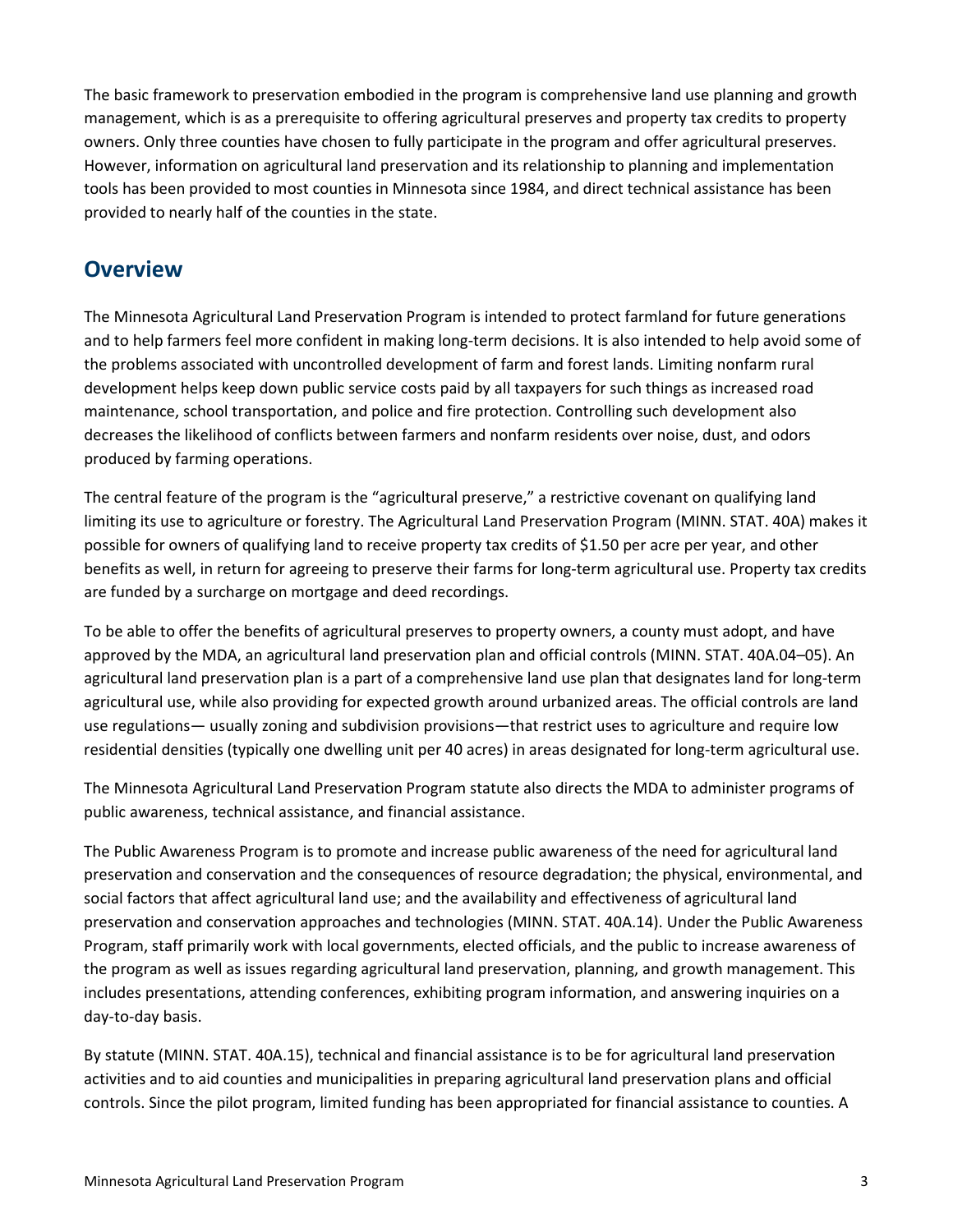2001 Legislative Commission on Minnesota Resources (LCMR) grant provided funding for a GIS-based agricultural land preservation model that identified and prioritized lands to be preserved for agricultural use for Todd County. In addition, the Development Impact Assessment Model (DIAMaTR) was used by Todd County and the Region 5 Development Commission to study the local budgetary impact of alternative residential growth patterns, from compact to sprawling.

Staff provide direct and ongoing technical support to local governments upon request, including referral to other governmental or consulting services, presentations to governing and advisory bodies, review of plans and ordinances, and answering specific inquiries. In addition to assistance on agricultural land preservation, staff have advised and disseminated information on a wide variety of topics relating to rural planning issues, including budgetary impacts of "rural sprawl," and land-use issues of animal agriculture. In recent years we have provided technical assistance on planning and zoning issues concerning diversified agricultural operations (value-added agriculture, such as processing of agricultural products, and agri-tourism) urban and peri-urban (urban fringe) agriculture, and issues affecting emerging farmers.

Since the inception of the Minnesota Agricultural Land Preservation Program, staff have worked with over onethird of Minnesota's counties in development of agricultural land preservation plans and implementing controls.

### <span id="page-6-0"></span>**Program Participation**

Within the three participating counties (Waseca, Winona, and Wright), a total of 127,161 acres are protected by agricultural preserves covenants. As of 2021, the following acres are protected: 78,358 acres in Waseca County; 39,786 in Winona County; and 9,017 in Wright County. Together with the Metropolitan Agricultural Preserves Program (which had enrollment of 195,569 acres), a total of 322,730 acres are protected.

Beginning in 1998, the program has experienced a modest decline in the number of acres protected due to decreased enrollments and increased expirations. Under MINN. STAT. 40A.11, the owner or county may initiate expiration of the agricultural preserve covenant. The covenant expires eight years after the expiration is initiated.

#### <span id="page-6-1"></span>**Conservation Credits and Funding**

One of the benefits received by owners of land with agricultural preserve restrictive covenants is a \$1.50 per acre property tax credit, or "conservation credit." Additionally, local governments cannot enact ordinances or regulations that restrict or regulate normal agricultural practices; annexation proceedings affecting agricultural preserves are limited and must meet certain additional criteria; eminent domain proceedings are limited and subject to public and administrative review; and public sanitary sewer systems, public water systems, and public drainage systems are prohibited in agricultural preserves. Land in a preserve may not be assessed for public projects built in the vicinity of the preserve-covenanted property unless the project is necessary to serve land primarily in agricultural use or if the owner of the land chooses to use and benefit from the project

Agricultural preserve owners in the Twin Cities Metropolitan Area also receive a conservation credit. In the Metropolitan Area, the rate is equal to the "tax capacity value multiplied by 105 percent of the previous year's statewide average tax rate levied by townships outside the metropolitan area." The property tax due is either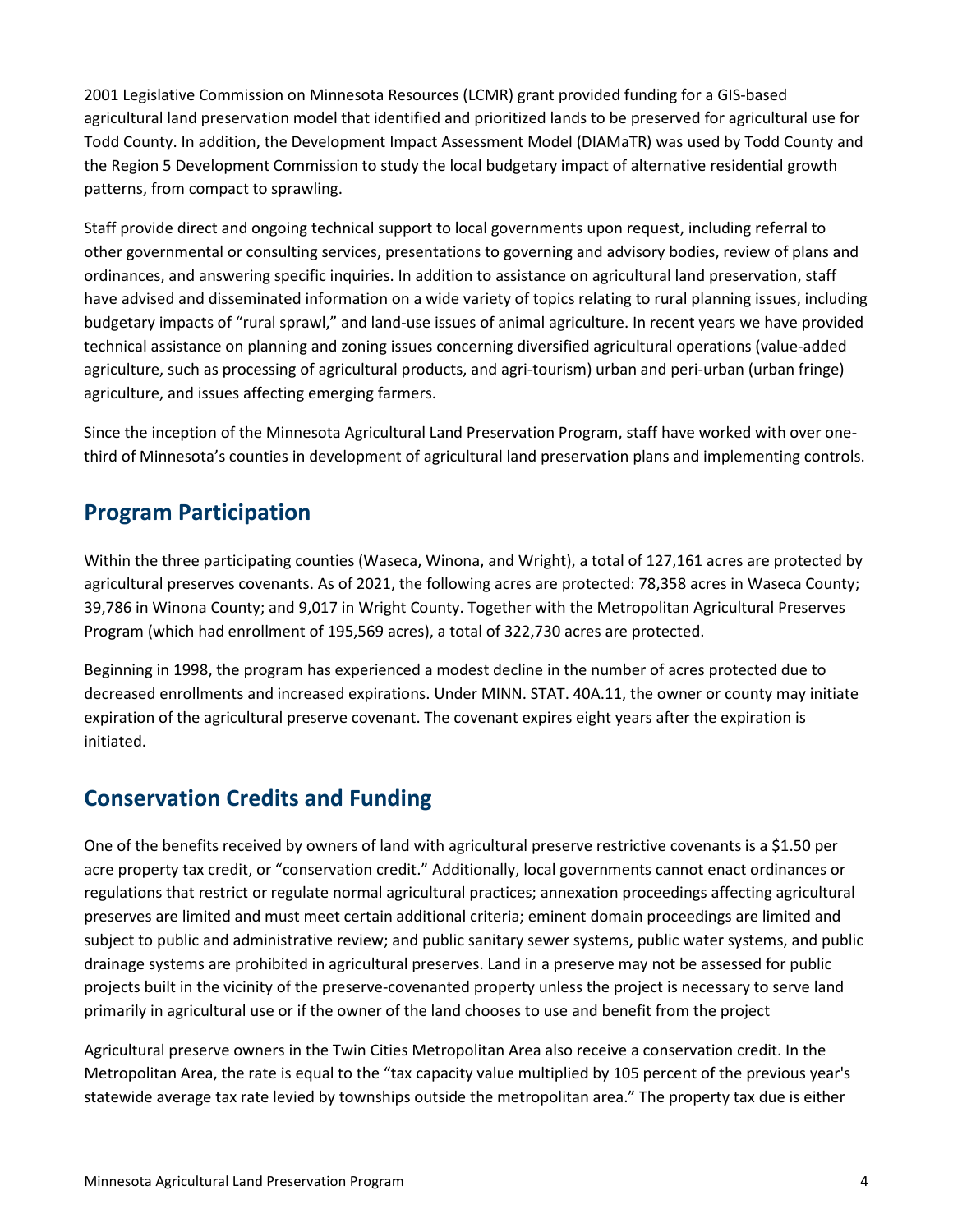the amount determined by this formula, or by the local tax rate for the city or township where the property is located (whichever is less), with a minimum tax rate of \$1.50 per acre. (Source: 2006 Metropolitan Agricultural Preserves Program Status Report)

Funding for the conservation credits is derived from a surcharge on mortgage and deed recordings. All seven Twin Cities metropolitan area counties and other counties participating in this program are required to charge a \$5.00 fee on each recording or registration of mortgages and deeds subject to the mortgage and deed taxes (this is called the "conservation fee"). One-half of the fee (\$2.50) is deposited in a special conservation account in the county general revenue fund and one-half (\$2.50) is transferred to the Commissioner of Revenue for deposit in the state treasury. One half of the money in the state treasury (\$1.25) is credited to the Minnesota Conservation Fund, and one-half (\$1.25) is credited to the general fund. Money from the county conservation account must be used to reimburse the county and taxing jurisdictions within the county for the agricultural preserves' property tax credit. If the cost of the property tax credits exceeds funds available in the county conservation account, the county is reimbursed from the Minnesota Conservation Fund for the amount the tax credits exceed the county account (MINN. STAT. 40A.151–2). Any funds remaining in county conservation accounts after reimbursements must be spent for purposes specified in the statute or returned to the state.

Tables 1 and 2 show the revenue and credits reimbursed from the county conservation accounts in addition to the balance in the county conservation account and reimbursements made from the Minnesota Conservation Fund to the county. The Minnesota Department of Revenue paid the 2020 conservation credits for acres in agricultural preserves with the 2019 county conservation account revenue, and the 2021 conservation credits for acres in agricultural preserves with the 2020 county conservation account revenue. Beginning in 2017, the expenditures exceeded revenue to the Minnesota Conservation Fund, requiring expenditures from the state general fund as provided in statute.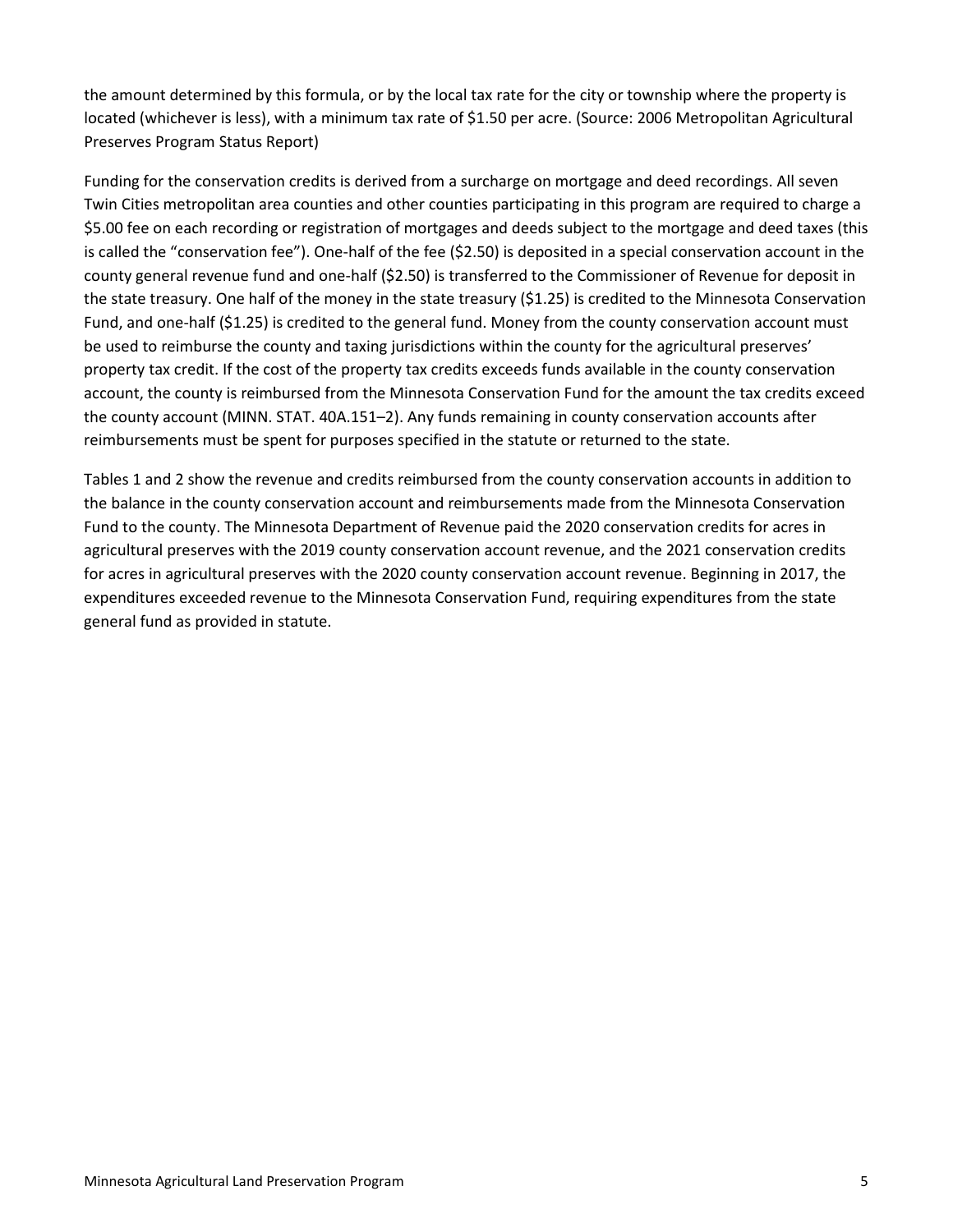#### <span id="page-8-0"></span>**Table 1. 2020 County and State Conservation Accounts**

| County                       | 2020<br>Acres<br>Enrolled | 2019 County<br>Conservation<br>Account<br>Revenue | 2019<br>Minnesota<br>Conservation<br>Fund<br>Revenue | Credits<br>Reimbursed<br>from County<br><b>Accounts</b> | Reimbursed<br>from<br>Minnesota<br>Conservation<br>Fund and<br><b>State</b><br><b>General Fund</b> | Total<br>Credits<br>Paid | Funding<br>Remaining in<br>County<br>Conservation<br><b>Accounts After</b><br>Reimbursements<br>Made |
|------------------------------|---------------------------|---------------------------------------------------|------------------------------------------------------|---------------------------------------------------------|----------------------------------------------------------------------------------------------------|--------------------------|------------------------------------------------------------------------------------------------------|
| <b>Greater MN:</b><br>Waseca | 78,834                    | 3,755                                             | 1,878                                                | 3,755                                                   | 114,497                                                                                            | 118,252                  | $\mathbf 0$                                                                                          |
| <b>Greater MN:</b><br>Winona | 39,939                    | 7,952                                             | 3,976                                                | 7,952                                                   | 51,958                                                                                             | 59,910                   | 0                                                                                                    |
| <b>Greater MN:</b><br>Wright | 9,149                     | 30,870                                            | 15,435                                               | 13,592                                                  | 0                                                                                                  | 13,592                   | 17,278                                                                                               |
| Metro:<br>Anoka              | 616                       | 55,783                                            | 27,891                                               | 4,370                                                   | 0                                                                                                  | 4,370                    | 51,413                                                                                               |
| Metro:<br>Carver             | 101,118                   | 22,435                                            | 11,217                                               | 22,435                                                  | 153,306                                                                                            | 175,741                  | $\mathbf 0$                                                                                          |
| Metro:<br>Dakota             | 70,875                    | 76,938                                            | 38,469                                               | 76,938                                                  | 105,356                                                                                            | 182,294                  | $\pmb{0}$                                                                                            |
| Metro:<br>Hennepin           | 10,591                    | 211,675                                           | 105,837                                              | 136,160                                                 | 0                                                                                                  | 136,160                  | 75,515                                                                                               |
| Metro:<br>Ramsey             | 0                         | 53,363                                            | 26,682                                               | 0                                                       | 0                                                                                                  | $\Omega$                 | 53,363                                                                                               |
| Metro:<br>Scott              | 7,918                     | 34,290                                            | 17,145                                               | 16,022                                                  | 0                                                                                                  | 16,022                   | 18,268                                                                                               |
| Metro:<br>Washington         | 7,345                     | 54,403                                            | 27,202                                               | 16,590                                                  | 0                                                                                                  | 16,590                   | 37,813                                                                                               |
| <b>TOTAL</b>                 | 326,385                   | \$551,464                                         | \$275,732                                            | \$297,813                                               | \$425,116                                                                                          | \$722,931                | \$253,651                                                                                            |

Note: Due to the balance of the Minnesota Conservation Fund, it was necessary to pay \$164,116 of the \$425,116 from the state general fund.

Source: Minnesota Department of Revenue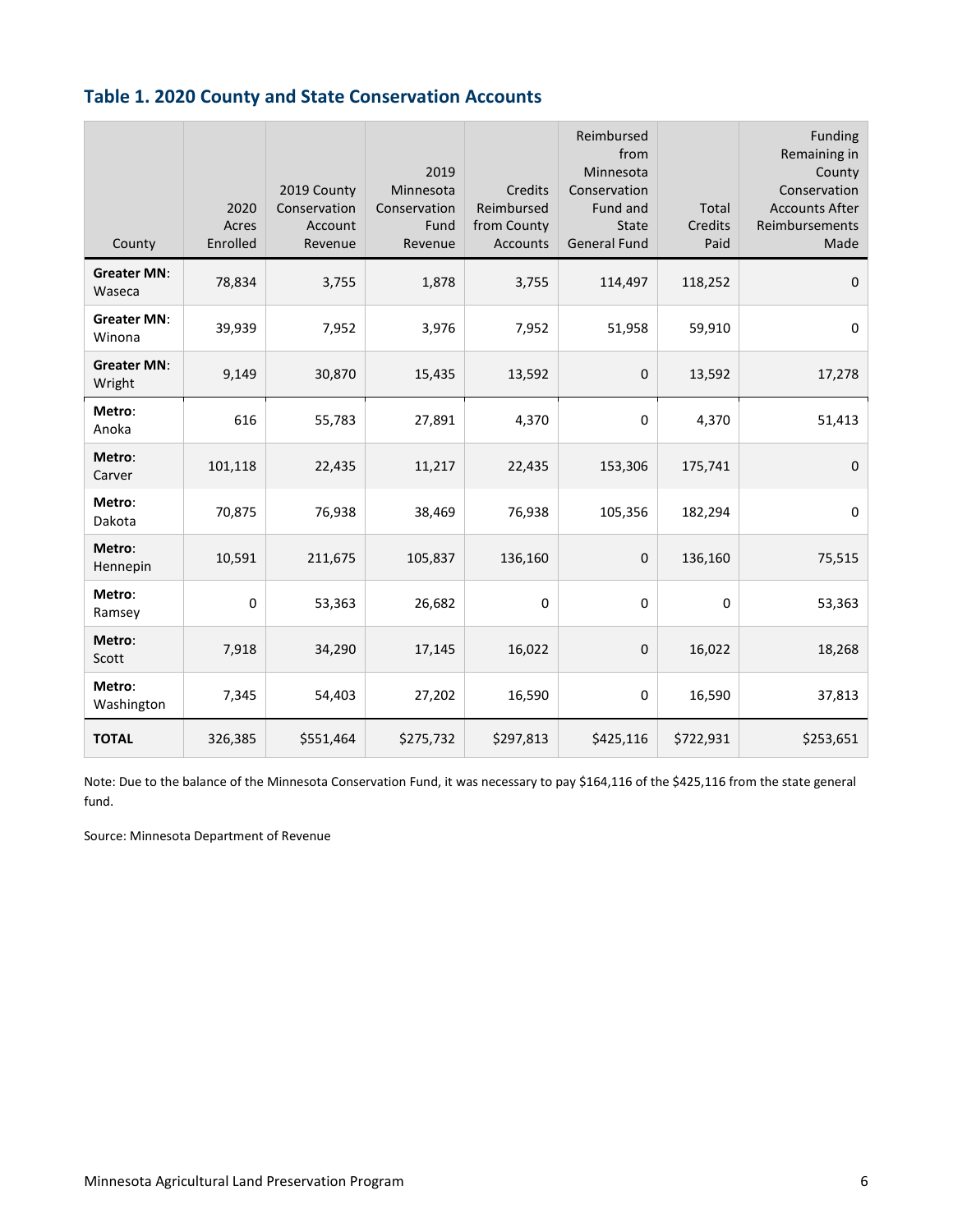#### <span id="page-9-0"></span>**Table 2. 2021 County and State Conservation Accounts**

| County                       | 2021<br>Acres<br>Enrolled | 2020 County<br>Conservation<br>Account<br>Revenue | 2020<br>Minnesota<br>Conservation<br>Fund<br>Revenue | Credits<br>Reimbursed<br>from County<br><b>Accounts</b> | Reimbursed<br>from<br>Minnesota<br>Conservation<br>Fund and<br><b>State</b><br><b>General Fund</b> | Total<br><b>Credits</b><br>Paid | Funding<br>Remaining in<br>County<br>Conservation<br><b>Accounts After</b><br>Reimbursements<br>Made |
|------------------------------|---------------------------|---------------------------------------------------|------------------------------------------------------|---------------------------------------------------------|----------------------------------------------------------------------------------------------------|---------------------------------|------------------------------------------------------------------------------------------------------|
| <b>Greater MN:</b><br>Waseca | 78,358                    | 4,485                                             | 2,243                                                | 4,485                                                   | 113,053                                                                                            | 117,538                         | $\mathbf 0$                                                                                          |
| <b>Greater MN:</b><br>Winona | 39,786                    | 9,408                                             | 4,704                                                | 9,408                                                   | 50,273                                                                                             | 59,681                          | $\mathsf 0$                                                                                          |
| <b>Greater MN:</b><br>Wright | 9,017                     | 44,020                                            | 22,010                                               | 13,395                                                  | 0                                                                                                  | 13,395                          | 30,625                                                                                               |
| Metro:<br>Anoka              | 632                       | 94,888                                            | 47,444                                               | 1,197                                                   | 0                                                                                                  | 1,197                           | 93,691                                                                                               |
| Metro:<br>Carver             | 99,927                    | 33,270                                            | 16,635                                               | 33,270                                                  | 142,554                                                                                            | 175,824                         | $\mathbf 0$                                                                                          |
| Metro:<br>Dakota             | 68,577                    | 106,885                                           | 53,442                                               | 106,885                                                 | 32,915                                                                                             | 139,800                         | 0                                                                                                    |
| Metro:<br>Hennepin           | 10,463                    | 261,513                                           | 130,757                                              | 119,170                                                 | 0                                                                                                  | 119,170                         | 142,343                                                                                              |
| Metro:<br>Ramsey             | 0                         | 80,391                                            | 40,195                                               | 0                                                       | 0                                                                                                  | 0                               | 80,391                                                                                               |
| Metro:<br>Scott              | 8,716                     | 72,528                                            | 36,264                                               | 13,084                                                  | 0                                                                                                  | 13,084                          | 59,444                                                                                               |
| Metro:<br>Washington         | 7,254                     | 77,125                                            | 38,562                                               | 14,611                                                  | 0                                                                                                  | 14,611                          | 62,514                                                                                               |
| <b>TOTAL</b>                 | 322,730                   | \$784,513                                         | \$392,256                                            | \$315,504                                               | \$338,795                                                                                          | \$654,299                       | \$469,009                                                                                            |

Note: Due to the balance of the Minnesota Conservation Fund, it was necessary to pay \$52,998 of the \$338,795 from the state general fund.

Source: Minnesota Department of Revenue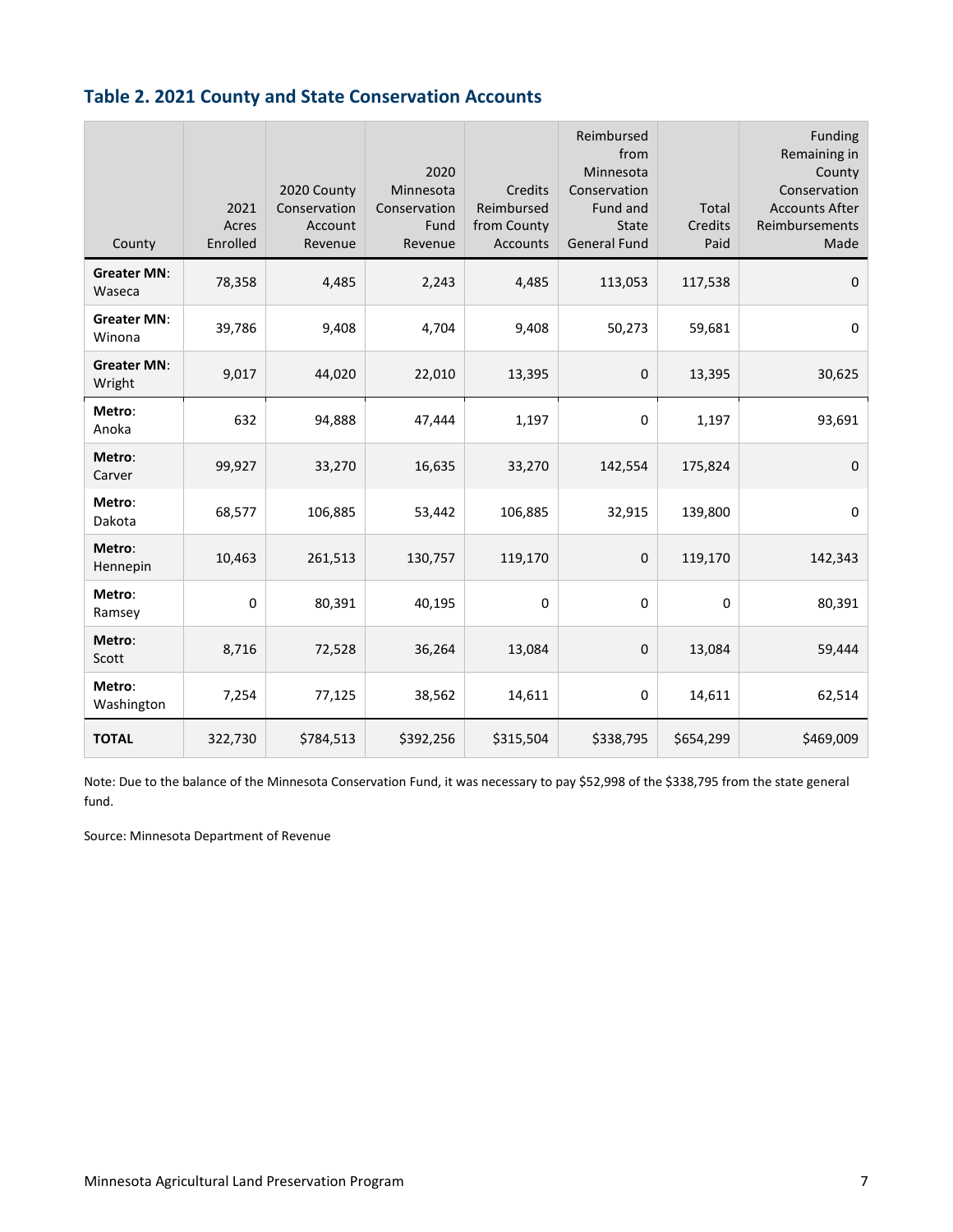#### <span id="page-10-0"></span>**2020 and 2021 Activities**

In addition to routine work, recent activities have aimed to improve the economic viability of farming operations. These include:

- Updating Minnesota FarmLink, the web-based tool that connects beginning farmers who are looking for land, farming operations, or mentors, with retiring farmers and landowners who want to see their farms or farming operations continue
- Establishing the Emerging Farmers Working Group (EFWG) in 2020 to advise the MDA and legislature on implementing programs and initiatives that support emerging farmers in the state
- Creating a new Emerging Farmer Coordinator position to lead the EFWG and engage with emerging farmers about the programs and services offered by the MDA, including grants and loans; the beginning farmer tax credit; and scholarships for farm business management education
- Providing technical assistance on planning and zoning issues concerning diversified agricultural operations in the urban fringe areas, including issues affecting emerging farmers

## <span id="page-10-1"></span>**Assessment of the Public's Awareness of the Agriculture Land Preservation Program**

An evaluation of the program was conducted through the 1997 LCMR project, "Reinventing Agricultural Land Preservation Program." The *Evaluation of Minnesota Agricultural Land Preservation Programs* indicated that many of the Awareness and Assistance Program efforts have had a widespread and positive influence on counties which has resulted in plans and controls that emphasize the importance of agricultural land preservation and protection. In addition, it showed that 13.5 million acres of agricultural land in 45 counties were protected for long-term agricultural use by limiting residential density and 17 counties had agricultural zoning ordinances which had been in existence since 1990. Data collected in that survey indicates that 45 counties have agricultural zoning that utilizes a density limitation of one dwelling unit per 20 acres or less, and 41 counties have agricultural zoning that utilizes a density limitation of one dwelling unit per 40 acres or less. Land in Minnesota with a density limitation of one dwelling unit per 20 acres or less comprises an estimated 13.5 million acres. Land with a density limitation of one dwelling unit per 40 acres or less comprises an estimated 12.4 million acres.

In 2010, staff conducted an informal survey of county commissioners and producers to determine where the Agricultural Land Use Technical Assistance Program should focus its outreach to increase awareness of farmland preservation and protection programs, techniques, and efforts. The results indicated a higher awareness among the county commissioners of Minnesota's Agricultural Property Tax Law (commonly known as "*Green Acres*") than the Minnesota Agricultural Land Preservation Program. The results also indicated a preference among producers for "right-to-farm" ordinances as a method for protecting farmland.